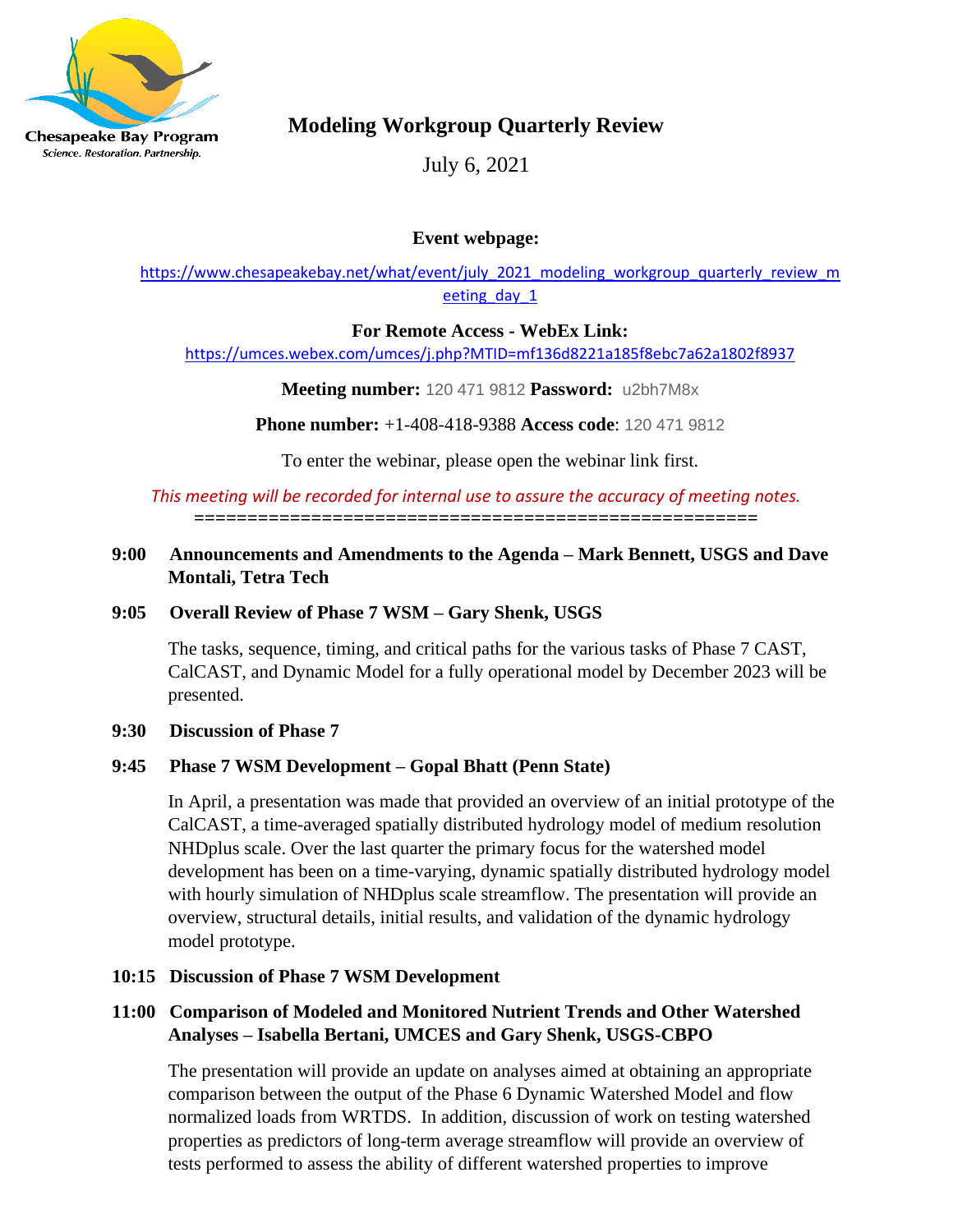calibration of CalCAST. CalCAST is the Phase 7 time-averaged model of streamflow at the NHDplus 1:100K scale.

**11:30 Discussion of Modeled and Monitored Nutrient Trend Comparisons and Other Watershed Analyses.** 

## **11:40 Quantifying Co-Benefits of Ecosystem Services Associated with BMPs –Ryann Rossi, ORISE-EPA ORD**

This project is focused on quantifying ecosystem services associated with BMPs relevant to upstream communities. Results will be used to communicate co-benefits associated with BMPs via CAST and other materials.

#### **12:00 Discussion of Quantifying Co-Benefits of Ecosystem Services**

#### **12:10 BREAK**

## **1:00 Optimization Update: Integration with CAST – Kalyan Deb, Pouyan Nejadhashemi, Gregorio Toscano, Sebastian Hernandez-Suarez, and Julian Blank**

 The initial integration of the optimization framework with CAST will be presented. The approach uses CAST to validate the initial settings and evaluate the proposed solution. The initial results show that the proposed methods can reduce the BMP implementation cost while satisfying the load threshold.

#### **1:20 Optimization Discussion**

## **1:30 High-Resolution Land, Tidal Water, and Tidal Wetland Boundaries to Inform the Phase 7 Models – Andy Fitch, USGS**

 The high resolution Phase 7 Models require an attention to detail not previously needed in the lower spatial resolution Phase 6 Models. Andy will describe work to differentiate at high spatial resolution the Watershed Model and Tidal Bay Model domains. In addition, the 2017 land use/land cover data will be used to identify wetlands within or intersecting with the tidal shoreline boundary. The resulting tidal wetland areas will be a tabulated as part of the Watershed Model land cover, but will be simulated in the new tidal Bay model.

#### **2:00 Discussion of High-resolution Landscape Characterization**

#### **2:15 CMAQ Tracer Runs – Jesse Bash and Sarah Benish, EPA-ORD**

 Work on estimates of the transport and fate of atmospheric emissions of oxidized nitrogen (NOx) and ammonium (NH<sub>4</sub><sup>+</sup>) will be presented. The analysis centers on the question, "For a nitrogen emission source from different regions in the Chesapeake watershed, what is the fraction that is deposited to a particular region or point?". In addition, the analysis can be used to estimate reductions in nitrogen deposition to the Chesapeake watershed and tidal Bay under future conditions of greater penetration of electric vehicles into the existing mobile fleet, greater wind and solar electric generation, and other types of future economic conditions.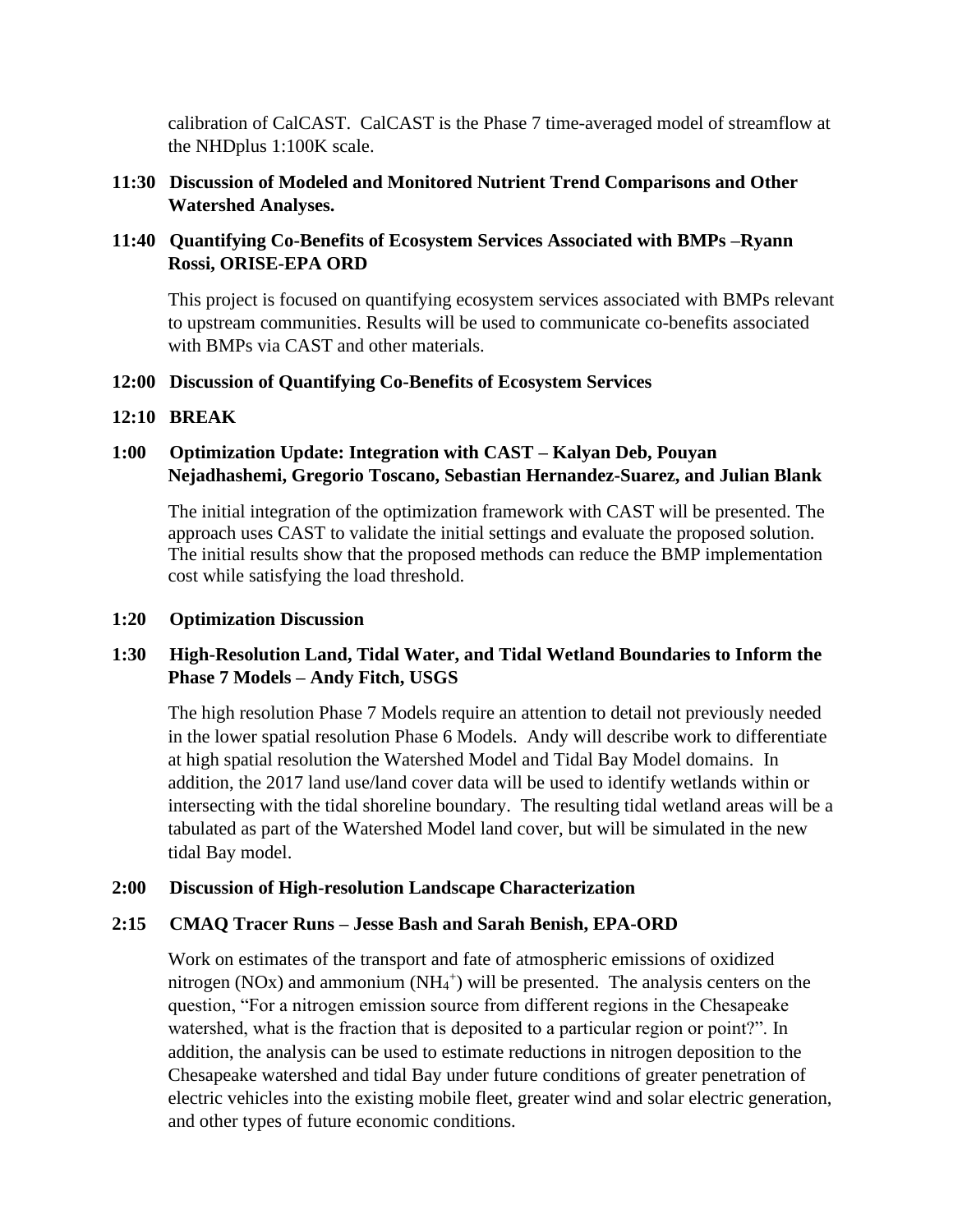#### **3:00 Discussion of CMAQ Tracer Runs**

#### **3:15 Dynamic Reservoir Operation Rules and Evaporation Simulation Impact on Model Goodness of Fit in Lake Anna" – Rob Burgholzer and Joseph Kleiner, DEQ**

The VAHydro operational rules model combines edge of stream inflows from the Phase 6 model with a temperature-based regression model of power plant evaporative cooling, and a detailed simulation of reservoir release rules required by the Virginia Water Protection Permit for the operation of the nuclear power plant in Lake Anna. This approach provides for improved goodness of fit in both downstream flows and lake surface elevation drawdown during drought conditions.

#### **3:35 Discussion of Dynamic Reservoir Operation Rules**

**3:45 ADJOURN**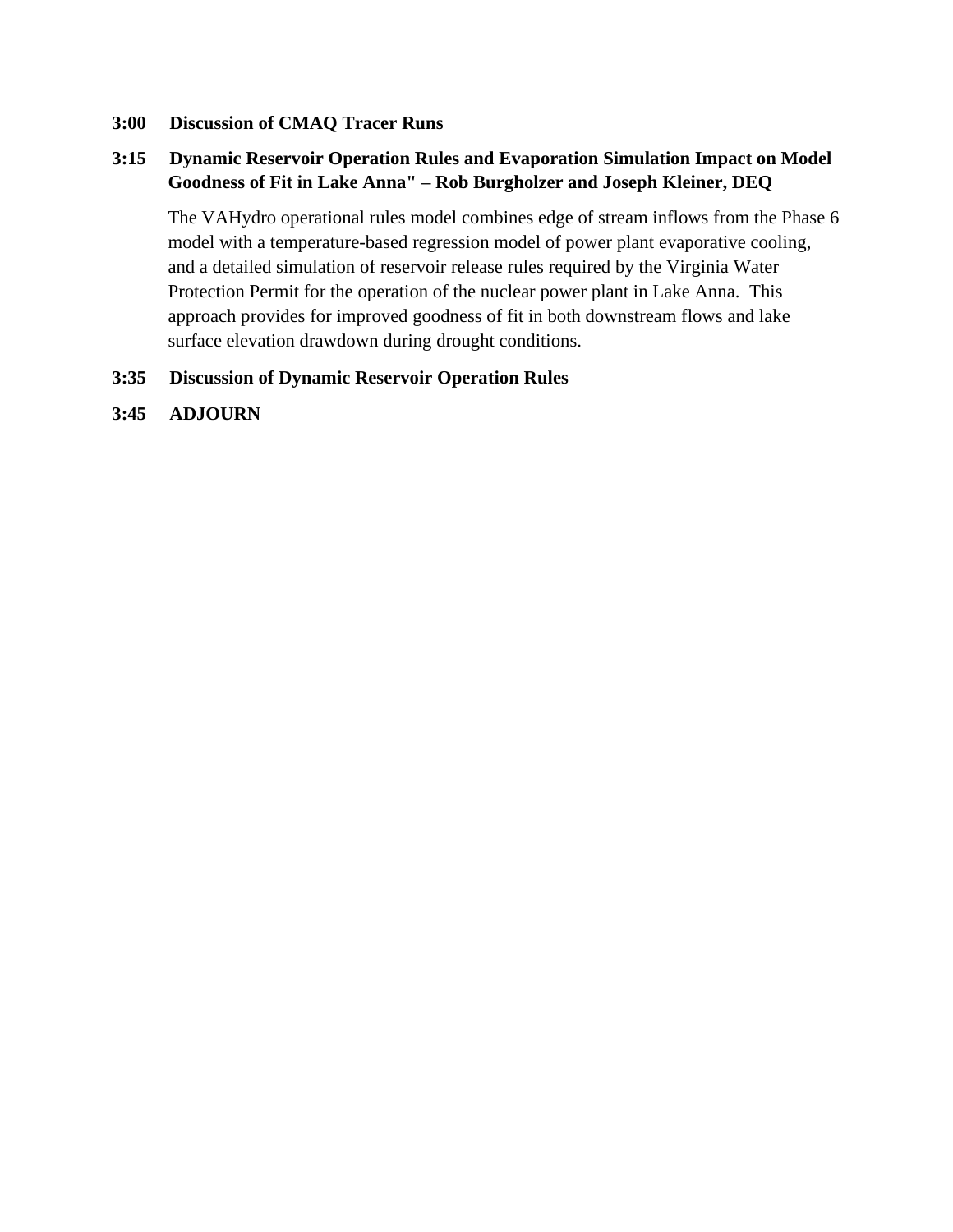

# **Modeling Workgroup Quarterly Review**

July 7, 2020

**Event webpage:**

[https://www.chesapeakebay.net/what/event/july\\_2021\\_modeling\\_workgroup\\_quarterly\\_review\\_m](https://www.chesapeakebay.net/what/event/july_2021_modeling_workgroup_quarterly_review_meeting_day_2) eeting day 2

**For Remote Access - WebEx Link:** [umces.webex.com/umces/j.php?MTID...](https://umces.webex.com/umces/j.php?MTID=m1949d135664f1afd5509ba572df59a0d)

**Meeting number:** 1206223670 **Password:** u2bh7M8x

**Phone number:** +1-408-418-9388 **Access code**: 1206223670

*This meeting will be recorded for internal use to assure the accuracy of meeting notes.* **=====================================================**

## **9:00 Announcements and Amendments to the Agenda – Mark Bennett, USGS and Dave Montali, Tetra Tech**

# **9:05 SAV Nutrient Cycling – Nicole Cia, VIMS**

 Nicole will describe work in the San Francisco and Chesapeake Bays examining SAV nutrient cycling with an unstructured grid model.

# **9:35 Discussion of SAV Nutrient Cycling**

# **9:45 SAV Nutrient Dynamics and DO Impacts – Carl Cerco, Attain and Richard Tian, UMCES**

 The 2017 WQSTM estimated SAV nutrient flux by submerged aquatic vegetation will be presented. Examination of seasonal net nutrient flux is anticipated to simulate net import of nutrients to SAV in the growing season, augmented by simulated enhanced settling of particles in SAV beds. After the SAV growing season a nutrient flux out of the SAV beds, mostly as organics, is anticipated.

# **10:15 Discussion of SAV Nutrient Dynamics and DO Impacts**

# **10:30 Analysis of Chesapeake Bay Marine Discharges – Richard Tian, UMCES and Carl Cerco, Attain, Inc.**

An analysis of the movement of marine discharges in the lower Bay using modeled tracers will be described. The analysis provides insight into the fate, transport, and residence times of marine discharges based on nonreactive dissolved and particulate tracers in the 2017 Bay Model.

# **11:15 Discussion of Chesapeake Bay Marine Discharge Analysis**

# **11:30 BREAK**